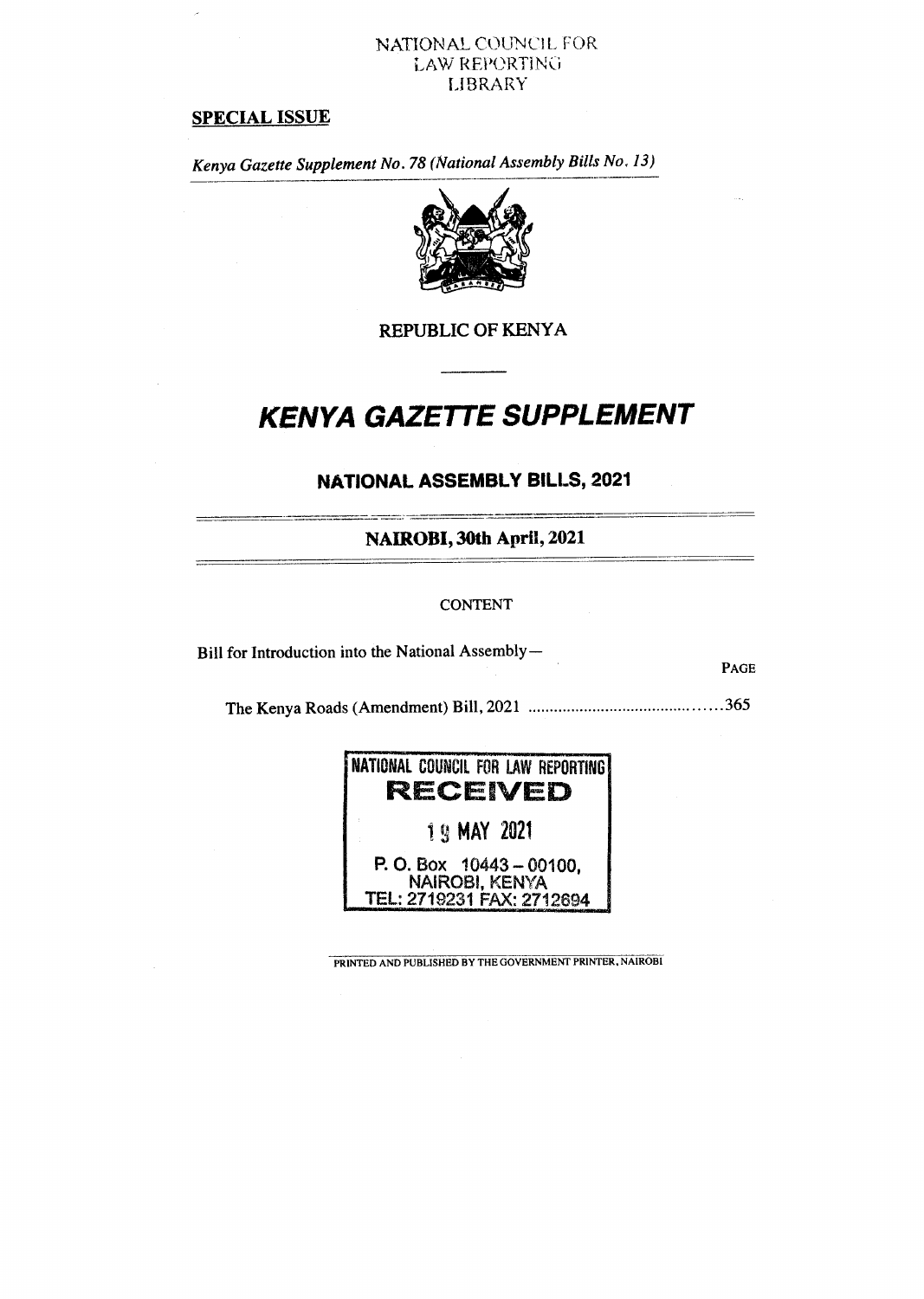#### **THE KENYA ROADS (AMENDMENT) BILL, 2021**

# **AN ACT of Parliament to amend the Kenya Roads Act and for connected purposes**

**ENACTED** by the Parliament of Kenya, as follows-

1. This Act may be cited as the Kenya Roads (Amendment) Act, 2021. Short title.

2. Section 13 of the Kenya Roads Act (in this Act referred to as the "principal Act") is amended in subsection (3) by deleting the word "three" appearing immediately after the words "term of" and substituting therefor the word "five". Amendment of section 13 of No. 2 of 2007.

3. The principal Act is amended by repealing section 14 and replacing therefor the following new section—

Qualification of Director-General.

**14.** A person shall be qualified for appointment as a Director-General if the person—

- (a) holds a bachelor's degree in civil engineering and a Masters' degree from a university recognized in Kenya;
- (b) is registered with the Engineers Board of Kenya;
- (c) has at least fifteen years' experience with at least ten years postregistration experience in highway and road engineering;
- (d) has at least ten years experiment in managerial position within the roads sector; and
- (e) satisfies the requirements of Chapter Six of the Constitution.

Repeal and replacement of section 14 of No. 2 of 2007.

365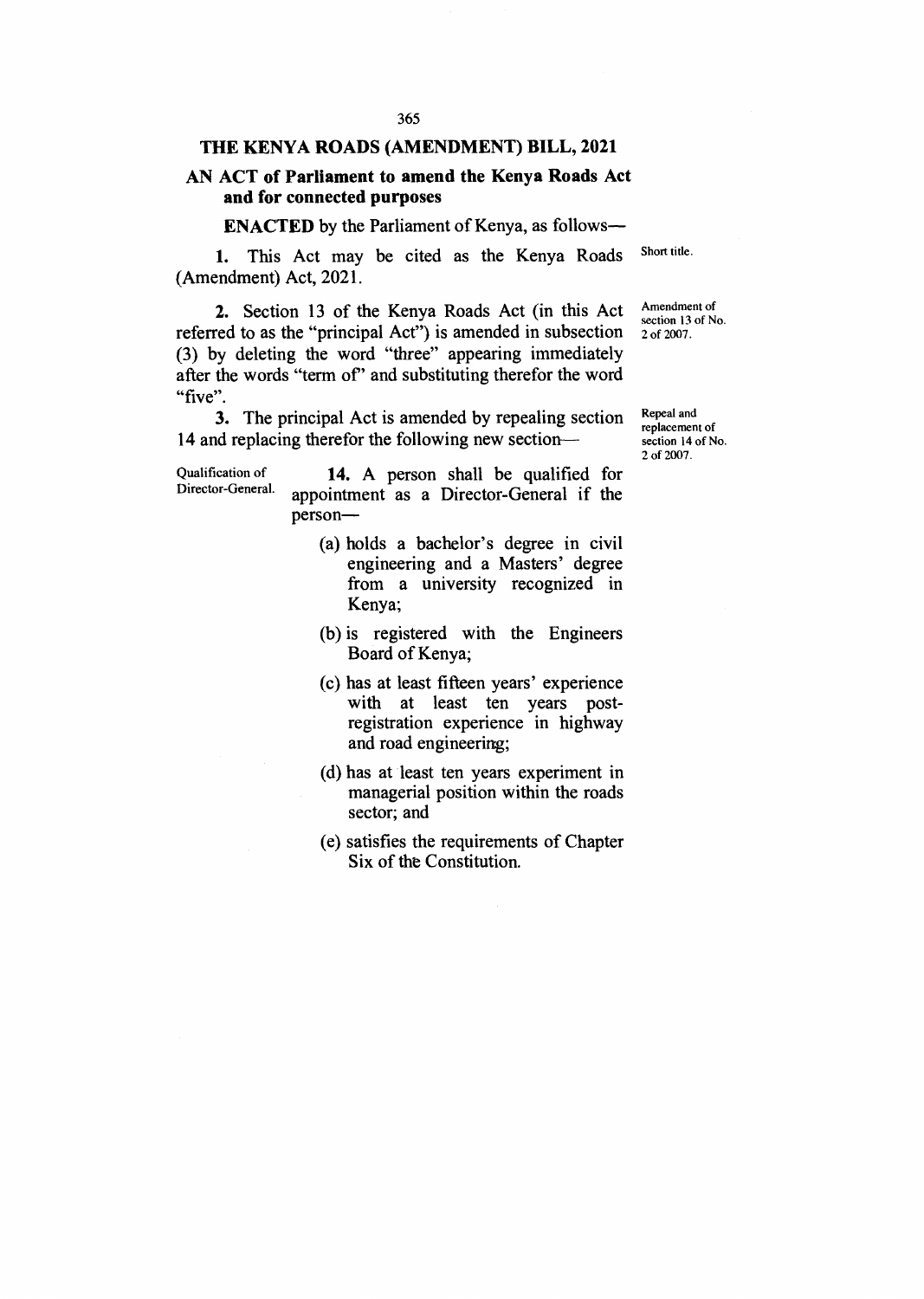**4.** Section 38 of the Principal Act is amended—

Amendment of section 38 of No. 2 of 2007.

- (a) in subsection (2) by deleting the expression "Controller and Auditor-General in accordance with the Public Audit Act, 2003" and substituting therefor the expression "Auditor-General in accordance with the Public Audit Act, 2015";
- (b) in subsection (3) by deleting the expression "Public Audit Act, 2003" and substituting therefor the expression "Public Audit Act, 2015";
- (c) in subsection (4) by deleting the words "Controller and" appearing immediately after the words "audit the";
- (d) in subsection (5) by deleting the words "Controller and" appearing immediately after the words "provide the"; and
- (e) in subsection (6) by deleting the words "Controller and" appearing immediately after the word "the".

**5.** Section 44 of the Principal Act is amended in subsection  $(2)$  byAmendment of section 44 of No. 2 of 2007.

- (a) deleting the words "Controller and" appearing immediately after the words "report of the " in paragraph (b); and
- (b) deleting the words "Controller and" appearing immediately after the words "by the" in paragraph (c).

A.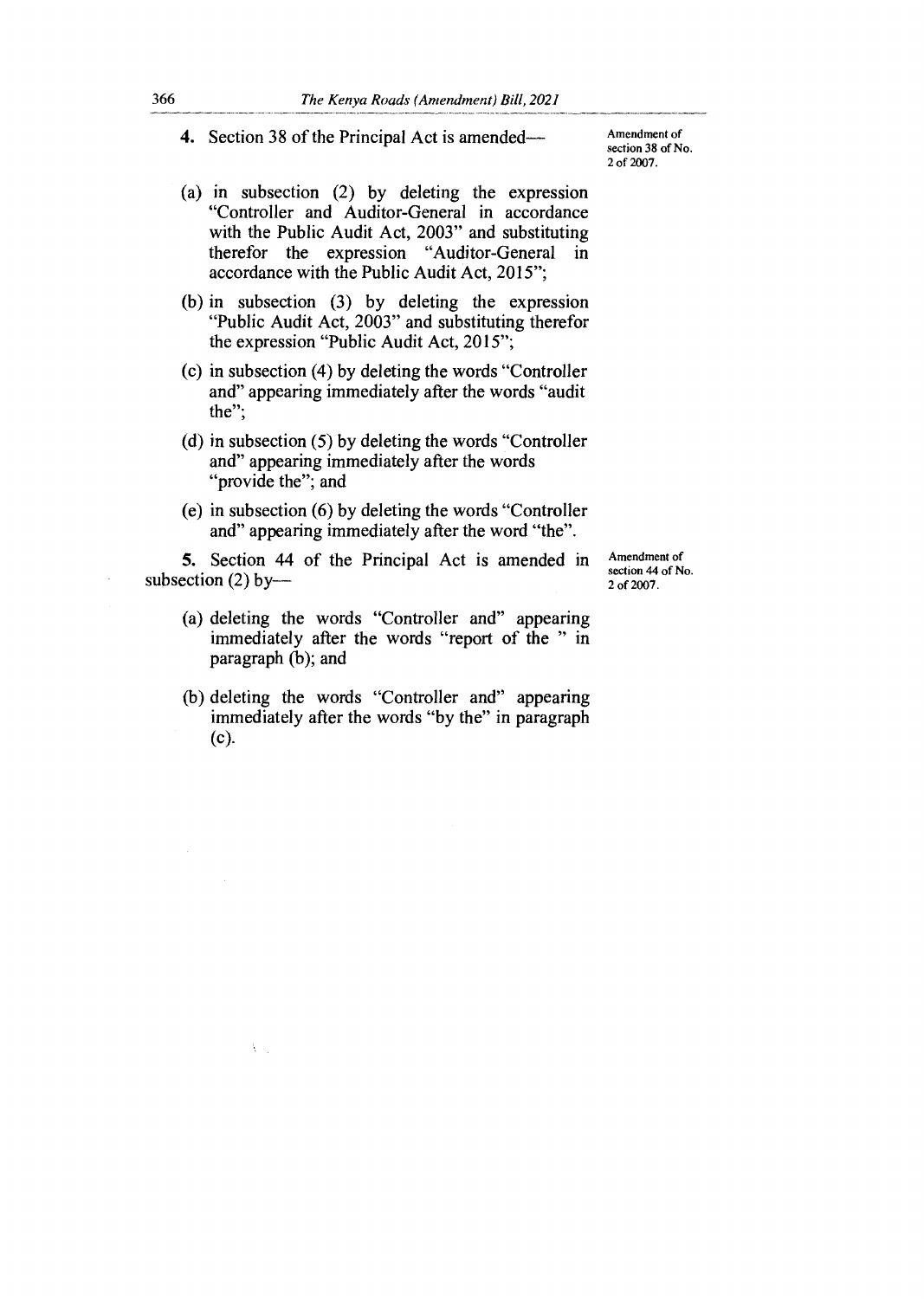# **MEMORANDUM OF OBJECTS AND REASONS**

# **Statement of Objects and Reasons for the Bill**

The principal object of the Bill is to amend the Kenya Roads Act, (No. 2 of 2007) to align the Act with the provisions of the Constitution with regard to the auditing functions of the Office of the Auditor-General. The Act currently refers to the defunct office of the Controller of Budget and the Auditor-General.

The Bill further seeks to amend the term of office of and the qualification for the Director-General of the Kenya Roads Board appointed under the Act.

**Statement on Delegation of Legislative Powers and Limitation of Fundamental Rights and Freedoms** 

This Bill does not delegate legislative powers neither does it limit fundamental rights and freedoms.

# **Statement of the Bill within the meaning of Article 114 of the Constitution**

The enactment of this Bill shall not occasion additional expenditure of public funds.

Dated the 19th April, 2021.

#### DAVID PKOSING,

*Chairperson, Transport, Public Works and Housing Committee.*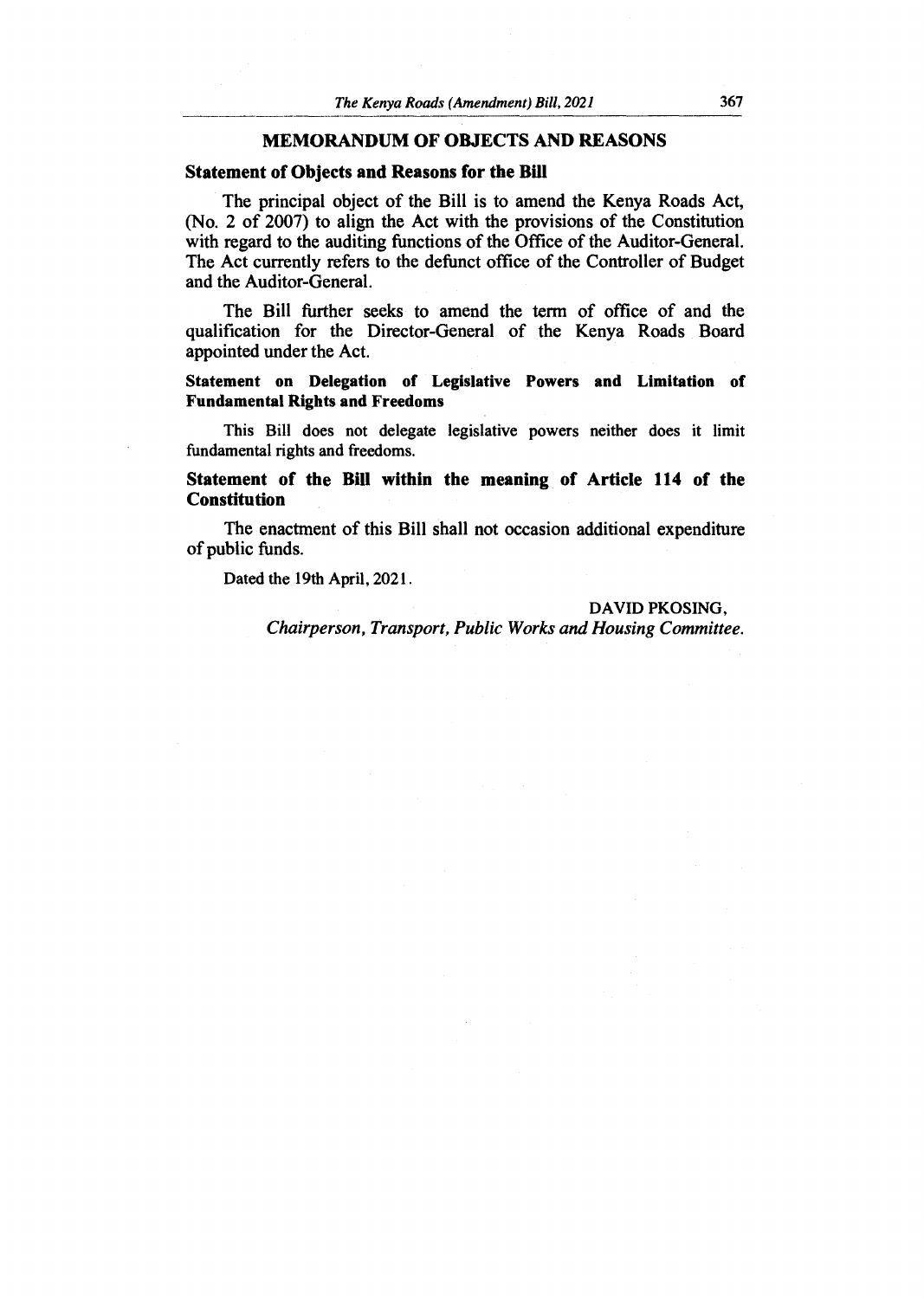*Section 13 of No. 2 of 2007 which it is proposed to amend-*

## **13. Director-General**

(1) Each Authority shall have a Director-General, who shall be appointed by the concerned Board in consultation with the Minister from among three candidates competitively selected by the Board.

(2) The Director-General shall be responsible for the day to day operations and administration of the Authority in respect of which he is appointed.

(3) Subject to this Act, the Director-General shall hold office for a term of three years and shall be eligible for appointment for one more term.

(4) Subject to this Act and to the general direction and control of the concerned Board, the Director-General shall be responsible for the following matters with respect to the Authority for which he is responsible—

- (a) the implementation of the policies and programmes of the Authority and reporting thereon to the Board;
- (b) the proper management of the funds and property of the Authority;
- (c) the organisation and control of the staff of the Authority;
- (d) the development of an operations plan for achieving the Authority's objectives;
- (e) co-operation with other lead agencies and organisations in the roads sector;
- (f) the development of an economic, efficient and cost-effective internal management structure;
- (g) the formulation and implementation of the strategic plan, business plan and annual plan of the Authority;
- (h) the implementation and fulfillment of the policies and agreed objectives, performance targets and service standards of the Authority;
- (i) the provision of advice as required on all matters within the Authority's responsibility; and
- (j) the performance of any other duty necessary for the implementation of this Act as may be assigned to him by the concerned Board.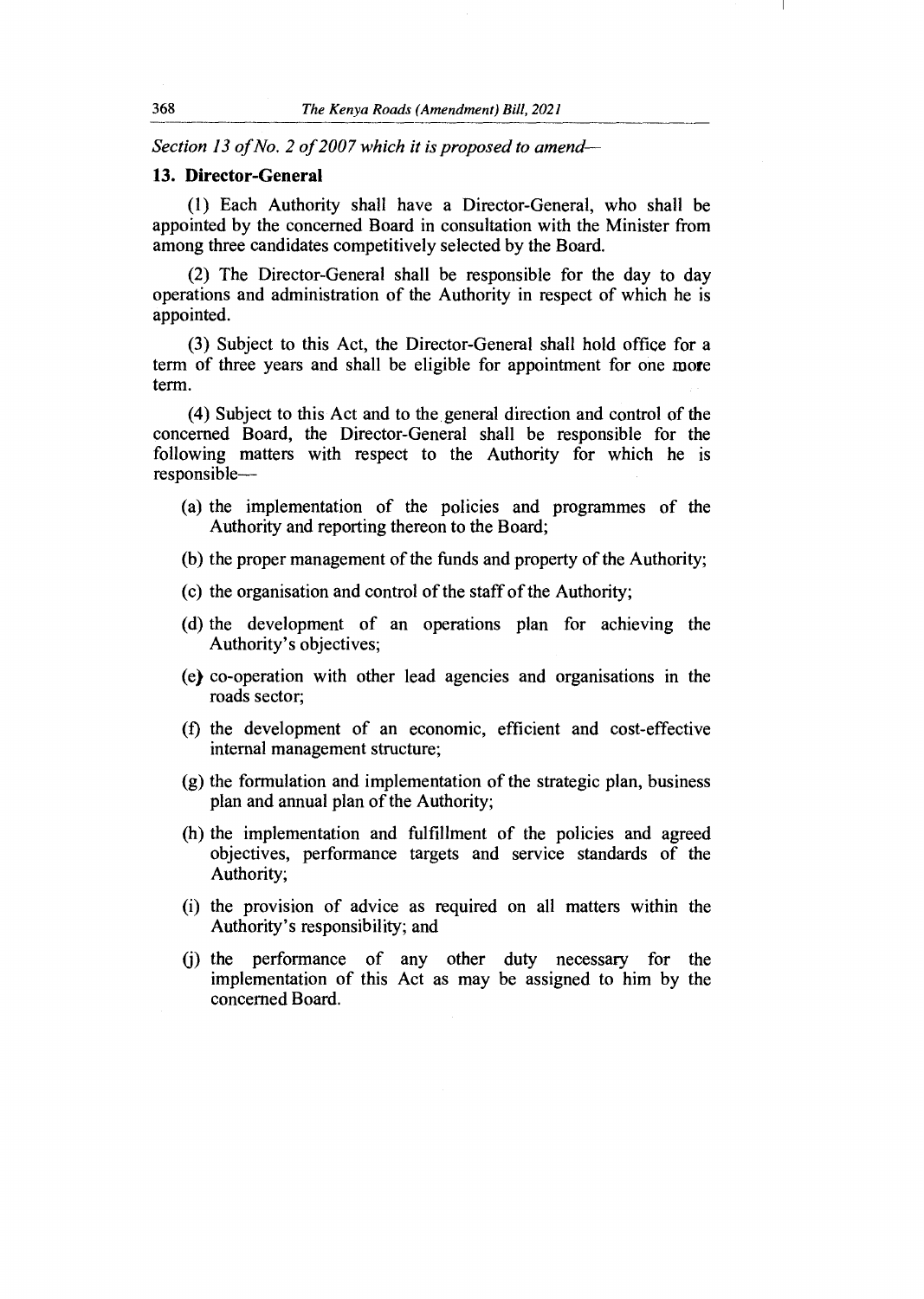*Section 14 of No. 2 of 2007 which it is proposed to amend-*

### **14. Qualifications of the Director-General**

A person shall be qualified for appointment as Director-General if such a person—

- (a) is registered with the Engineers Registration Board of Kenya in the category of registered engineer in the field of highway engineering and is a member of the Institution of Engineers of Kenya; and
- (b) has at least fifteen years' post-registration experience in the field of road and highway engineering.

*Section 38 of No. 2 of 2007 which it is proposed to amend* **—** 

## **38. Accounts and Audit**

(1) Each Authority shall keep proper books of accounts and shall prepare an annual statement of accounts in conformity with international accounting standards.

(2) For each financial year, the Authority shall prepare and submit for audit accounts to the Controller and Auditor-General in accordance with the Public Audit Act, 2003 (No. 12 of 2003), and comply with all applicable requirements of that Act.

(3) The costs of the audit shall be as specified in the Public Audit Act, 2003.

(4) In addition to the annual audit, the Controller and Auditor-General may at any time audit the accounts and examine the records of financial transactions of the Authority, and shall forthwith draw the attention of the Minister to any irregularity disclosed by such audit and examination.

(5) The authorities shall provide the Controller and Auditor-General with all necessary and appropriate facilities for the examination of the accounts and records.

(6) The Controller and -Auditor-General may make copies of or take extracts from account books or other financial records of the authorities.

#### *Section 44 of No. 2 of 2002-which it is proposed to amend-*

#### **44. Annual Report**

(1) Each Authority shalt, within a period of four months after the end of each financial year, submit to the Minister an annual report dealing generally with the activities and operations of the Authority.